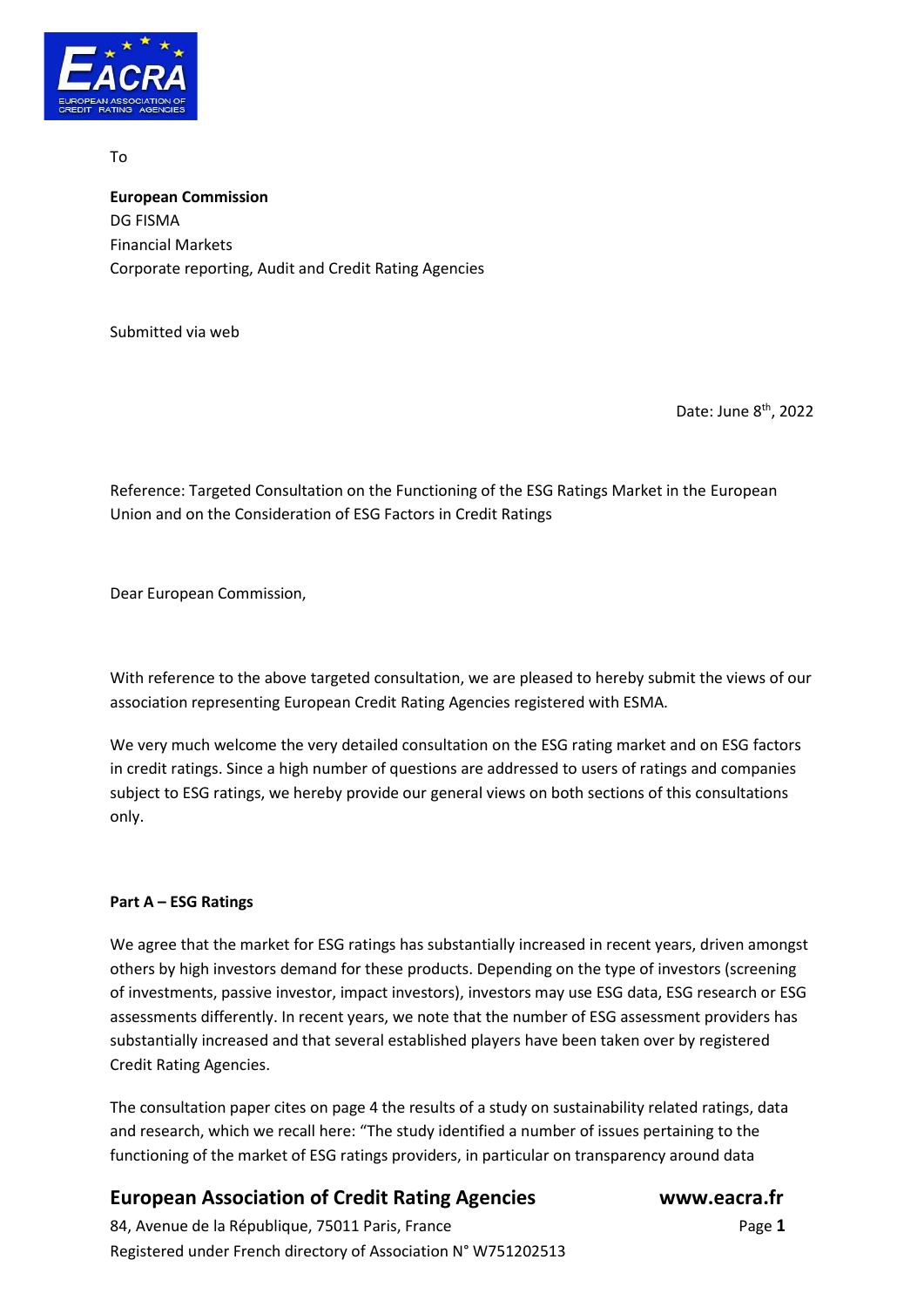

sourcing and methodologies, as only few firms disclose the underlying indicators or their actual weights of their assessment. The study also highlighted issues in terms of timeliness, accuracy and reliability of ESG ratings. Another issue identified related to biases, based on the size and location of the companies. Finally, it highlighted potential conflicts of interest associated with certain aspects of their work, including where providers both assess companies and offer paid advisory services or charge companies to see their own reports. (…) Stakeholders indicated that better comparability and increased reliability of ESG ratings would enhance the efficiency of this fast growing market".

We agree with the above analysis and believe that these concerns would be best addressed by regulating this industry. A clear regulatory framework will benefit users of ESG assessments, entities being assessed and ultimately ESG assessments providers.

Given that ESG assessments are often referred to as ESG ratings, we recommend a legislative proposal targeting the registration and supervision of ESG rating providers so that all entities providing ratings (ESG rating providers and Credit Ratting Agencies) would adhere to similar regulatory and supervisory requirements.

In view of the EU Green Deal, we think that an European approach towards ESG rating providers is the right approach. The CRA Regulation in Europe may serve as a great benchmark for regulating ESG rating providers.

As ESMA registered Credit Rating Agencies already need to adhere to a strict regulatory and supervisory framework with regard to rating methodologies, conflict of interest (etc), we propose that Credit Rating Agencies providing stand-alone ESG assessments should have the opportunity to "opt-in" into such a new legislative framework on ESG rating providers with a lighter registration process.

## **Part B "Incorporation of ESG Factors in credit ratings"**

With respect to the questions addressed to Credit Rating Agencies, we think that CRAs integrate to a differing level ESG factors in their rating methodologies and credit ratings as each CRA serves different market, asset classes and users of ratings. As an association, we therefore retain from commenting on these topics and refer to the individual responses of Credit Rating Agencies.

In July 2019, ESMA adopted the final guideline on "disclosure requirements on CRAs"<sup>1</sup>, which entered into force end 2020. We hereby would like to recall two important elements of this guideline regarding ESG factors in credit ratings: ""Where ESG factors were a key driver behind a change to a credit rating or rating outlook, (…) the CRA should explain why these ESG factors were material to the credit rating or rating outlook". We believe that this approach is very meaningful and appropriate under the current circumstances:

Credit ratings primarily focus on the credit quality of an issuer over the medium term (usually 3 to 5 years). ESG risks may have a far longer time horizon to materialize and may therefore not necessarily impact on a medium-term credit rating

<sup>1</sup> Available at[: https://www.esma.europa.eu/sites/default/files/library/esma33-9-](https://www.esma.europa.eu/sites/default/files/library/esma33-9-320_final_report_guidelines_on_disclosure_requirements_applicable_to_credit_rating_agencies.pdf) 320 final report guidelines on disclosure requirements applicable to credit rating agencies.pdf